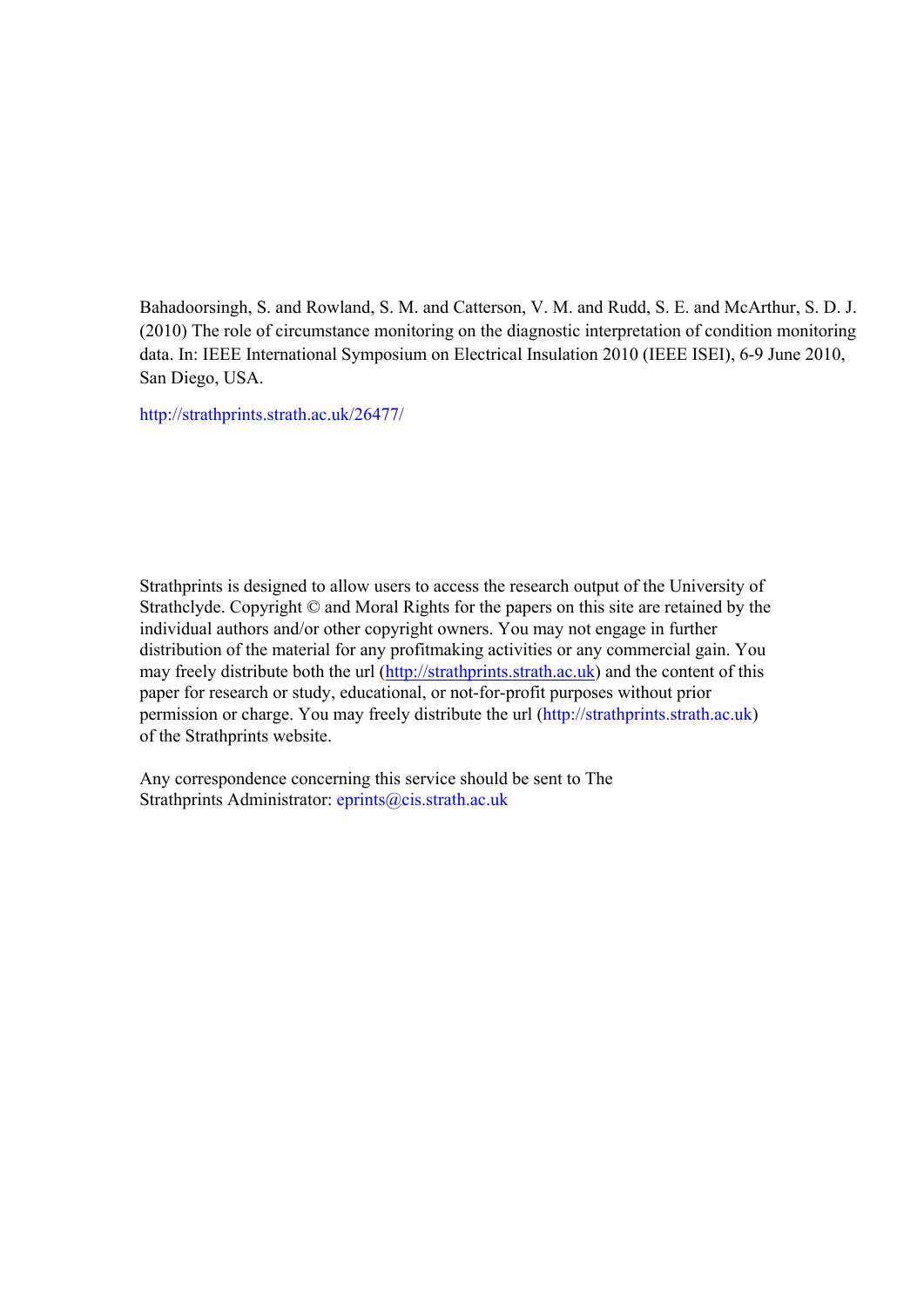# The Role of Circumstance Monitoring on the Diagnostic Interpretation of Condition Monitoring Data

S. Bahadoorsingh<sup>1</sup>, S. M. Rowland<sup>1</sup>, V. M. Catterson<sup>2</sup>, S. E. Rudd<sup>2</sup> and S. D. J. McArthur<sup>2</sup>

<sup>1</sup>The University of Manchester, School of Electronic and Electrical Engineering, PO Box 88, Manchester, M60 1QD, United Kingdom <sup>2</sup>University of Strathclyde Institute for Energy and Environment, Glasgow, G1 1XW, United Kingdom

 *Abstract -* **Circumstance monitoring, a recently coined termed defines the collection of data reflecting the real network working environment of in-service equipment. This ideally complete data set should reflect the elements of the electrical, mechanical, thermal, chemical and environmental stress factors present on the network. This must be distinguished from condition monitoring, which is the collection of data reflecting the status of in-service equipment. This contribution investigates the significance of considering circumstance monitoring on diagnostic interpretation of condition monitoring data. Electrical treeing partial discharge activity from various harmonic polluted waveforms have been recorded and subjected to a series of machine learning techniques. The outcome provides a platform for improved interpretation of the harmonic influenced partial discharge patterns. The main conclusion of this exercise suggests that any diagnostic interpretation is dependent on the immunity of condition monitoring measurements to the stress factors influencing the operational conditions. This enables the asset manager to have an improved holistic view of an asset's health.**

# I. INTRODUCTION

 Power systems are evolving. The strong thrust to meet increased energy production targets from renewable and distributed generation sources have seen alternative locations on the ageing power networks [1]. With the gradual rise in electricity demand and technological advancements heralding a steady increase in the number of controllable and efficient consumer power electronic devices, the load characteristics also change. The connection of these non-linear loads may lead to locations of high harmonic content and reduced power quality not experienced previously.

In addition to these concerns, power network asset managers have other new issues including requirements to minimize energy loss, optimizing environmental performance, changing weather patterns and minimizing health and safety risks. In a deregulated competitive market, such considerations must be balanced for optimal returns to shareholders [2]. These mature networks boast a large proportion of the asset base approaching or exceeding the original design-life [1]. Thus, there is an urgent need for improved plant and network diagnostics.

Circumstance monitoring was born from this evolution of the traditional power system. Dynamic electrical, mechanical, thermal, chemical and environmental stress factors influencing the working conditions of the insulation systems have led to questioning of the applicability of current life models and diagnostic assessments. As an example, harmonic influence on partial discharge (PD) activity [3] can lead to possible misinterpretation of the dominant ageing mechanism often derived from artificial intelligence techniques. However, such techniques are developed solely on a database of the unpolluted power frequency. If changes in partial discharge activity are a result of an unmonitored change in power quality (circumstance monitoring), overestimation of the insulation's ageing state will occur resulting in inappropriate asset management decisions taken. The uppermost layer of the developed asset management framework [1] in Fig. 1 illustrates the two essential streams of data which an asset manager must critically assess to determine the state of the insulation (condition monitoring) before making decisions.



Fig. 1. Crucial information for an assets manager acquired from circumstance and conditioning monitoring

This contribution investigates the impact of harmonic influenced electrical treeing partial discharge activity subjected to a series of machine learning techniques.

## II. METHODOLOGY

Point-plane LY/HY5052 epoxy resin samples using 3  $\mu$ m radius conditioned hypodermic needles and a 2 mm gap were employed. The capture of electrical treeing PD activity from a total of 11 samples containing electrical trees has been outlined in [4] using the experimental facility described in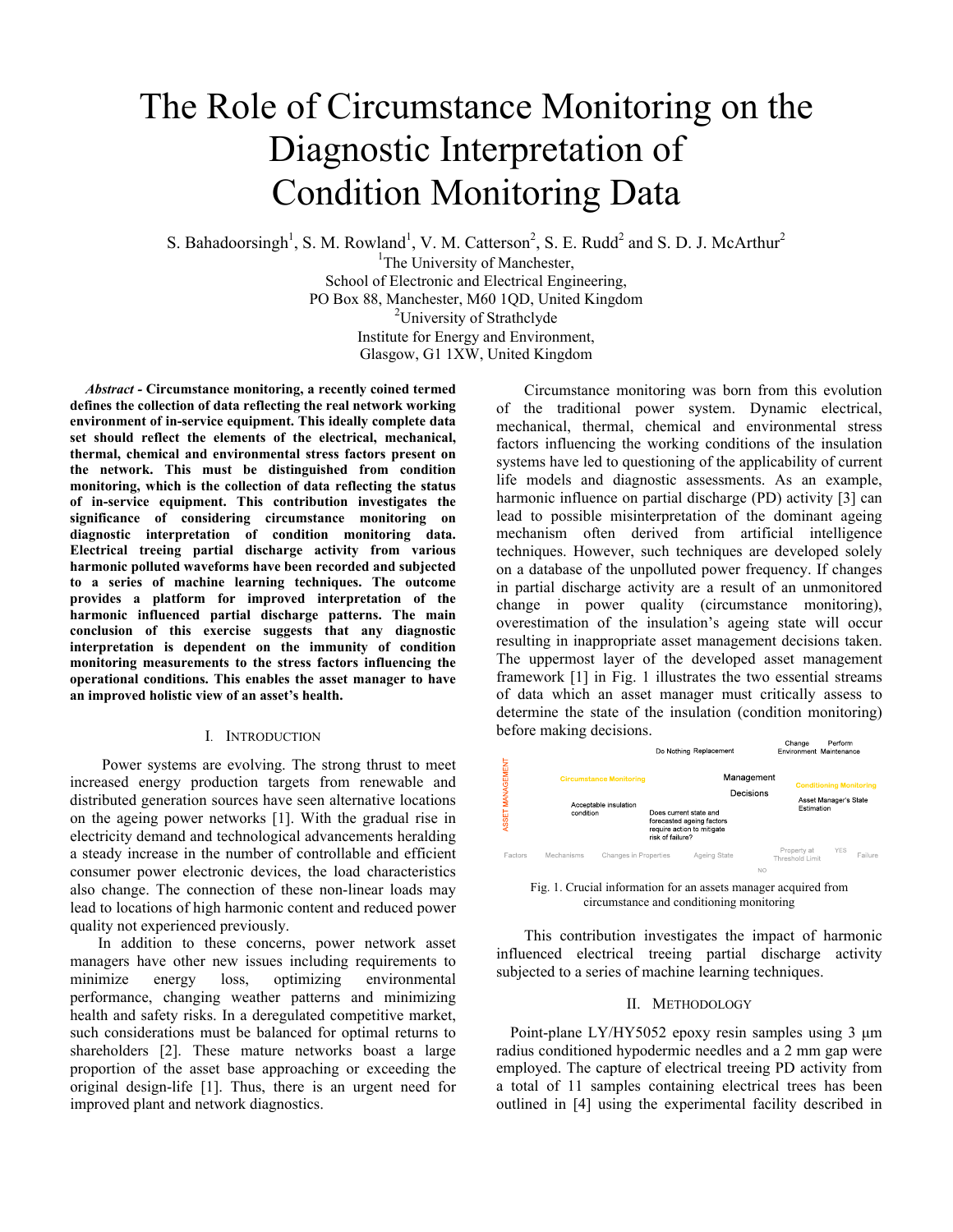[5]. All samples were subjected to the seven composite waveforms, outlined in Table I at a constant peak voltage of either  $10.8$  or  $14.4$  kV peak.  $\varphi$  is defined as the phase difference between the harmonic frequencies and the fundamental (zero in all cases here).  $K_s$  is defined as a measure proportional to the rms derivative of the composite waveform [6, 7]. The total harmonic distortion (THD) index [8] is also provided.

TABLE I PROPERTIES OF THE SEVEN TEST WAVEFORMS [4].

|                 | <b>Harmonic Composition + 50 Hz</b> |                             |          |         |                             |
|-----------------|-------------------------------------|-----------------------------|----------|---------|-----------------------------|
| Waveform<br>ID# | <b>Harmonic</b><br>Order            | % Magnitude<br>per Harmonic | φ        | $K_{s}$ | <b>THD</b><br>$\frac{0}{0}$ |
|                 |                                     | 40.0                        | $^{(1)}$ | 1.56    | 40.0                        |
|                 |                                     | 100                         | $\theta$ | 1.00    | 0.00                        |
|                 |                                     | 5.00                        | $^{(1)}$ | 1.03    | 5.00                        |
|                 |                                     | 5.00                        | $\theta$ | 1.06    | 5.00                        |
| 11              |                                     | 17.8                        | 0        | 1.60    | 17.8                        |
| 12              | 5, 7, 11, 13, 23, 25                | 3.20                        | $\theta$ | 1.60    | 7.85                        |
| 13              | 5, 7, 11, 13, 23, 25                | 2.00                        |          | -27     | 5.00                        |

These harmonic polluted waveforms defined in Table I can be characterized by a number of attributes, including harmonic sets, presence of particular components and THD. If a machine learning-based classifier can be trained to correctly identify these attributes from PD pattern features, it supports the argument that changes to the pattern are caused by particular effects traceable to the waveform distortion.

This research aimed to train accurate classifiers for identifying certain waveform attributes. The accuracy of each classifier can be used to draw conclusions about the effects of particular attributes, such as the relative importance of particular harmonic orders. This section describes the process of classifier selection and training.

# *A. Feature Selection*

 The acquisition hardware [5] records phase position and apparent charge of each PD, grouped into bursts of activity. Each burst may contain a varied number of discharges captured in the cyclical acquisition window of 80 ms. This raw data must be pre-processed into a regularized form known as a feature vector for use by a classifier. Moving from the raw data to a set of pattern features reduces the size of the dataset and the computational complexity of training a classifier. More importantly, it helps avoid the "curse of dimensionality" [9], where the performance of a machine learning technique tends to degrade as the number of features increases. For this reason, the features chosen for the feature vector should characterize the data adequately for the classification problem at hand, while also limiting the size of the feature vector.

The literature on automated analysis of PD data reports a variety of features, which can be grouped into three classes. The most established are statistical features based on the distribution of discharges across the positive and negative voltage half-cycles. This includes mean pulse height, pulse count, and number of peaks in pulse amplitudes [10, 11].

A second approach is to split the voltage cycle more finely. Brown *et al* suggest six phase segments [12]; three per half cycle corresponding to the rising positive segment, the positive peak, the falling positive segment, and falling, peak, and rising segments of the negative half cycle. For each of these phase segments, statistical features of mean, standard deviation, and kurtosis are calculated.

A more recent suggestion defined features based on a human expert's analysis of a PD pattern [13]. Termed descriptors, these features are labels rather than continuousvalued, and include phase position (with sample values 'zerocrossing' or 'peaks') and shape (e.g. 'chopped sine' or 'knifeblade'). Both voltage half-cycles are assigned labels, giving two features per descriptor. A third feature is defined from the descriptor symmetry, which takes one of two values: 'symmetrical' or 'asymmetrical'.

However, bearing in mind the desirability of as small a feature vector as possible, it would be inappropriate to use all reported features for this classification problem. A set of 47 potential features was defined, including statistical features of the half cycles, statistical features of six phase segments, and pattern descriptors. For each classification problem described below, the Information Gain Ratio (IGR) was used to rank the importance of each feature, allowing subsets of informative features to be used as feature vectors, and is calculated by:

$$
I(c,f) = [H(c) - H(c|f)] / H(f)
$$
\n(1)

For a classification *c*, a feature *f*, and *H* is entropy. The numerator is Mutual Information (MI) between the class and the feature, which is also a standard measure of the importance of features; however MI tends to bias towards features with many possible values. Since the set of 47 potential features contains a wide range of types of feature, from continuous-valued statistics to some descriptors with only two possible labels, MI tends to promote the statistical features over the descriptors. IGR gives better consideration to the discriminating abilities of the descriptors.

Once the features have been ranked according to their IGR, a subset must be selected. In a very few cases a feature would have an IGR of zero, indicating the feature gave no information about the classification problem and could easily be discounted. For example, when identifying the presence of the  $5<sup>th</sup>$  harmonic, the kurtosis of the positive half cycle has IGR=0. This does not mean that this feature should be permanently discounted, as it has non-zero IGR when identifying the presence of the  $7<sup>th</sup>$  harmonic. This example highlights the information provided by each feature is problem-specific, and no single representative feature vector can be defined for all PD analysis problems.

As a result, a second stage of feature selection was required. C4.5 trees were trained on subsets of the ranked list of features, with the percentage accuracy of the classifier used to select the best feature set. The C4.5 algorithm [14] is a supervised machine learning technique which generates a decision tree for classification. Each node in the tree is a rule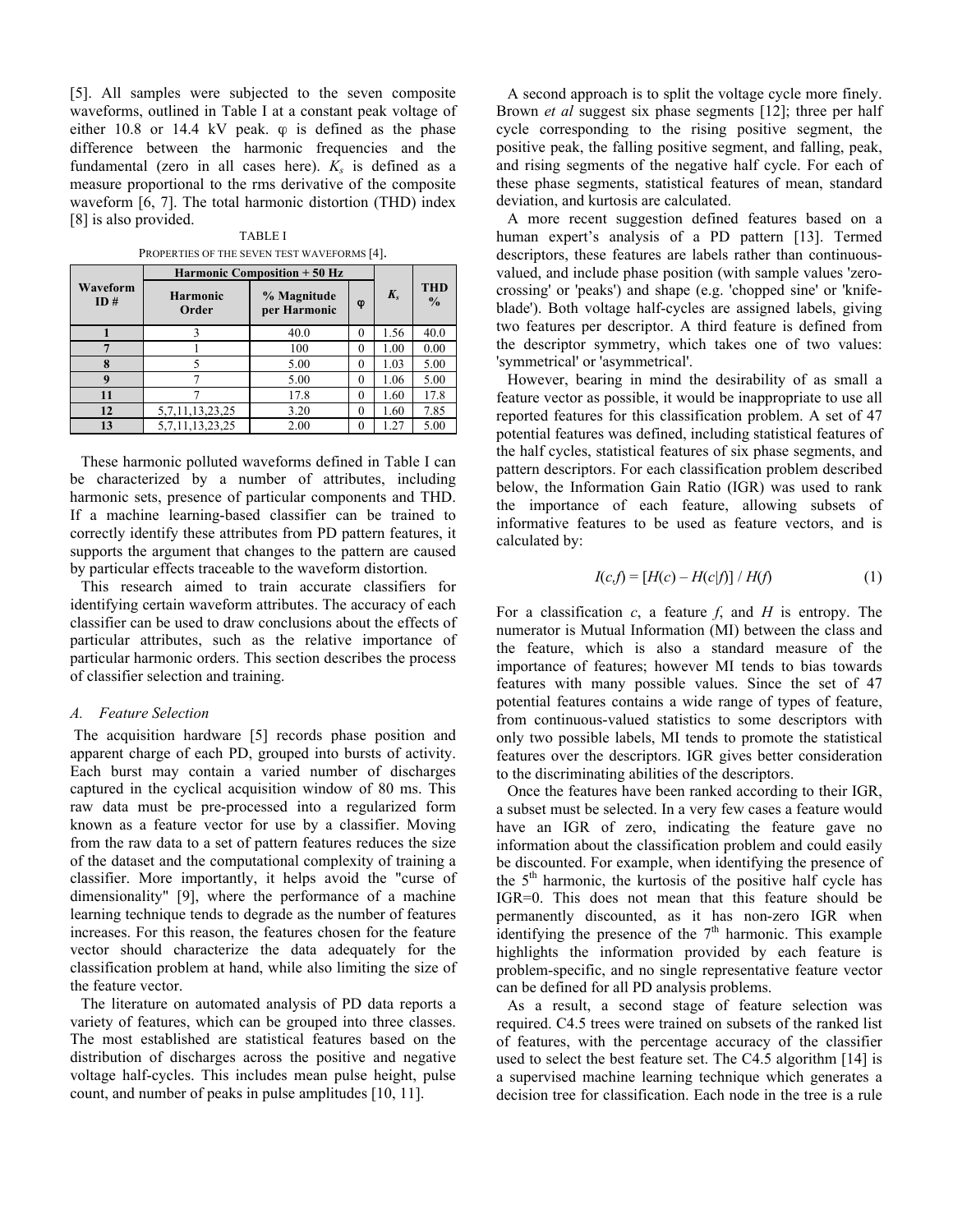derived from the training data set, leading to leaf nodes that represent different classes. Once the tree is trained, new data can be classified by traversing the tree.

This meant for each classification problem (i.e. identifying the presence of a specific harmonic order) different groups of top ranked features were tested and compared. If the classifier using all features with IGR>0.02 out-performed all other classifiers, that indicates this feature vector contains the optimal mix of features for this classification problem.

# *B. Data Mining*

Preliminary data mining consisted of training a classifier to identify the waveform ID (see Table I) from individual PD patterns. This classifier would not be particularly useful when assessing new data, such as PD data captured from an inservice cable, since it is unlikely that one of the test waveforms would match exactly the network harmonics. Rather, the aim of training this classifier sought to confirm that waveform attributes can affect the dataset, and therefore further classifier training could proceed.

For the case of waveform ID identification, the classes are the labels 1, 7, 8, 9, 11, 12, and 13. A C4.5 tree was trained using 10-fold cross validation, and Table II shows the resulting confusion matrix. The overall accuracy of the tree was 59.02%.

TABLE II WAVEFORM ID CLASSIFIER CONFUSION MATRIX

| Waveform | <b>Classified as</b> |     |     |     |     |     |     |
|----------|----------------------|-----|-----|-----|-----|-----|-----|
| ID#      |                      |     |     | Q   | 11  | 12  | 13  |
|          | 968                  |     |     |     |     |     |     |
|          |                      | 558 | 144 | 123 | 65  | 72  | 78  |
|          |                      | 149 | 598 | 104 | 22  | 79  | 67  |
|          | 13                   | 110 | 111 | 565 | 216 | 27  | 52  |
|          |                      | 92  | 44  | 197 | 525 | 70  | 67  |
| 12       |                      | 84  | 79  | 55  | 79  | 531 | 190 |
| 13       |                      | 82  | 96  | 73  | 86  | 191 | 532 |

While the final accuracy figure may seem rather low, the confusion matrix allows investigation of the sources of inaccuracy. There is relatively high confusion between waveforms 7, 8, and 9, which represent the waveforms with lowest levels of THD. Confusion also occurs between waveforms 9 and 11, both of which contain the  $7<sup>th</sup>$  harmonic and fundamental components only. Thirdly, waves 12 and 13 show relative confusion, and both waves contain the same seven harmonic orders. In comparison, waveform 1 is the most accurately identified. It is the only waveform containing the  $3<sup>rd</sup>$  harmonic, characterized by the highest THD magnitude.

This suggested that individual harmonic polluted waveform attributes each contribute to the distortion of the PD pattern. Since the waveforms with similar levels of THD cause confusion, it is not the set of harmonic orders alone that affects PD. However, confusion occurs between the duplicate sets of harmonic orders, suggesting that THD is not the only influence on PD either.

To conclude, preliminary data mining shows that the PD pattern is affected to some extent by the level of harmonic distortion and the set of harmonic orders present.

# *C. Classifier training*

Three particular attributes of the harmonic polluted waveform were targeted for classification. They were:

- classification of the set of harmonics
- identification of the  $5<sup>th</sup>$  harmonic
- identification of the  $7<sup>th</sup>$  harmonic

The harmonic magnitude and THD were not considered for this initial analysis. Classifiers were trained for each of these three tasks. This section reports on the best feature vector for each task, the accuracy of the final classifier, and any conclusions drawn from classifier performance.

*1) Classification of the set of harmonics:* The intended output of this training is a classifier that can identify the set of harmonics polluting the test waveform by considering features of the PD pattern. Specifically, an accurate classifier would associate PD generated under waveform 1 with the 3<sup>rd</sup> harmonic; waveform 7 with the fundamental frequency; waveform 8 with the  $5<sup>th</sup>$  harmonic; waveforms 9 and 11 with the  $7<sup>th</sup>$  harmonic; and waveforms 12 and 13 with the grouping of  $5<sup>th</sup>$ ,  $7<sup>th</sup>$ ,  $11<sup>th</sup>$ ,  $13<sup>th</sup>$ ,  $23<sup>rd</sup>$ , and  $25<sup>th</sup>$  harmonics (hereafter labelled 'multiple'). This gives five classes.

The feature selection procedure resulted in a vector of 38 features, comprising a mixture of all three types of feature. A C4.5 tree was trained using 10-fold cross validation, giving an overall accuracy of 77.5%. The confusion matrix is shown in Table III, showing a strong diagonal indicating an accurate classifier. Of each set, a classification of the fundamental frequency is inaccurate most often.

| HARMONIC SET CLASSIFIER CONFUSION MATRIX |                      |                                                                             |     |      |      |  |  |
|------------------------------------------|----------------------|-----------------------------------------------------------------------------|-----|------|------|--|--|
| <b>Harmonic</b>                          | <b>Classified as</b> |                                                                             |     |      |      |  |  |
| <b>Set</b>                               | 3rd                  | 7 <sup>th</sup><br>5 <sup>th</sup><br><b>Multiple</b><br><b>Fundamental</b> |     |      |      |  |  |
| 3rd                                      | 971                  |                                                                             |     | 10   |      |  |  |
| Fundamental                              |                      | 613                                                                         | 158 | 89   | 149  |  |  |
| $\mathbf{z}^{\text{th}}$                 |                      | 165                                                                         | 687 | 50   | 92   |  |  |
| $\neg$ th                                |                      |                                                                             | 41  | 1687 | 235  |  |  |
| <b>Multiple</b>                          |                      | 152                                                                         | 78  | 265  | 1537 |  |  |

TABLE III HARMONIC SET CLASSIFIER CONFUSION MATRIX

*2) Identification of the 5th harmonic:* Determining the presence of the  $5<sup>th</sup>$  harmonic is a binary classification task, where an accurate classifier would give a positive response for data from waveforms 8, 12, and 13; and a negative response for data from waveforms 1, 7, 9, and 11. In contrast to the previous classifier, the accuracy of this classifier should indicate whether or not there is some particular change in the PD pattern caused by the  $5<sup>th</sup>$  harmonic only; i.e. the presence of the  $5<sup>th</sup>$  harmonic can be identified amongst multiple harmonic orders and where it exists in isolation, and its absence can be determined from the fundamental and other harmonic order waveforms.

A feature vector of 37 features was most accurate, and the resulting C4.5 tree is 83.8% accurate. The confusion matrix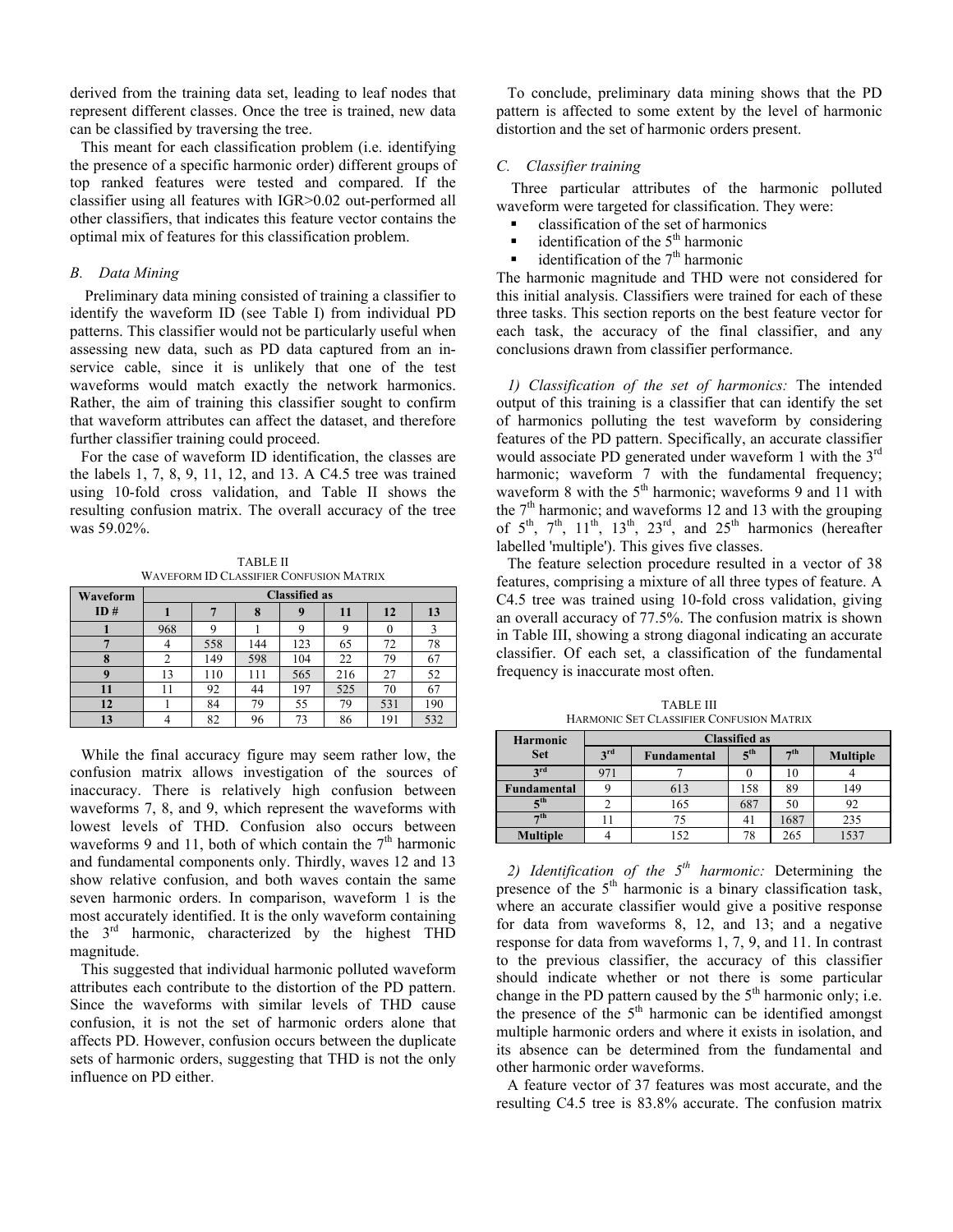(Table IV) shows approximately equal numbers of false positives and false negatives. These results highlighted an increased asymmetrical distribution of incorrect classifications (Table V). Most errors occurred when diagnosing the absence of the  $5<sup>th</sup>$  harmonic from the fundamental wave.

|                                                      | Drosongo I | Classified as |  |  |  |  |  |
|------------------------------------------------------|------------|---------------|--|--|--|--|--|
| PRESENCE OF 5TH HARMONIC CLASSIFIER CONFUSION MATRIX |            |               |  |  |  |  |  |
| <b>TABLE IV</b>                                      |            |               |  |  |  |  |  |

| <b>Presence</b> | <b>Classified as</b> |      |  |
|-----------------|----------------------|------|--|
|                 | False                | True |  |
| False           | 3482                 | 577  |  |
| True            | 570                  |      |  |

TABLE V ERRORS IN 5TH HARMONIC CLASSIFIER

| Waveform<br>ID# | <b>Description</b>            | <b>Misclassifications</b> | Percentage |
|-----------------|-------------------------------|---------------------------|------------|
|                 | NO <sub>5</sub> <sup>th</sup> |                           | 0.20%      |
|                 | NO <sub>5</sub> <sup>th</sup> | 306                       | 29.3%      |
|                 | NO <sub>5</sub> <sup>th</sup> | 147                       | 13.4%      |
| 11              | NO <sub>5</sub> <sup>th</sup> | 122                       | 12.1%      |
|                 | $5th$ only                    | 201                       | 19.7%      |
| 12              | Multiple                      | 163                       | 16.0%      |
| 13              | Multiple                      | 206                       | 19.4%      |

3) Identification of the  $7^{th}$  harmonic: As with the  $5^{th}$ harmonic, this is a binary classification task. The expected outcome is for waveforms 9, 11, 12, and 13 to give a positive response; and waveforms 1, 7, and 8 to give a negative response. Feature selection highlighted 25 features as the optimal set: significantly smaller than for either of the previous classification tasks. After training using 10-fold cross validation, a C4.5 tree had 90.9% accuracy. The confusion matrix is shown in Table VI, showing approximately equal numbers of false positives and negatives. More detailed inspection of the incorrect classifications shows the highest accuracy from waveforms 1 and 11, then 9 and 12, and less certainty from waveforms 7, 8, and 13 (Table VII). These latter sets of waveforms have lowest levels of THD, suggesting that the presence or absence of the  $7<sup>th</sup>$  harmonic is easier to determine at higher levels of wave distortion.

TABLE VI PRESENCE OF 7TH HARMONIC CLASSIFIER CONFUSION MATRIX

| Presence | <b>Classified as</b> |      |  |
|----------|----------------------|------|--|
|          | <b>False</b>         | True |  |
| False    | 2680                 | 326  |  |
| True     | 372                  | 3763 |  |

TABLE VII ERRORS IN 7TH HARMONIC CLASSIFIER

| Waveform<br>ID# | <b>Description</b> | <b>Misclassifications</b> | Percentage |
|-----------------|--------------------|---------------------------|------------|
|                 | NO7 <sup>th</sup>  | 12                        | 1.20%      |
|                 | NO7 <sup>th</sup>  | 194                       | 18.6%      |
|                 | NO7 <sup>th</sup>  | 120                       | 11.8%      |
|                 | $7th$ only         | 89                        | 8.14%      |
|                 | $7th$ only         | 19                        | 1.89%      |
| 12              | Multiple           | 70                        | 6.87%      |
| 13              | Multiple           | 144                       | 13.5%      |

#### III. DISCUSSION OF RESULTS

The results of this investigation are promising, showing classifier accuracies of 77.5% to 90.9%. This suggests there is enough regularity in the PD patterns to identify attributes of the harmonic content of the voltage waveform, and therefore different attributes of the resultant harmonic influenced waveforms cause particular changes to the behaviour of PD. Further research attempted to improve the accuracy of attribute identification by investigating other classifier techniques. In particular, recent research on the use of Support Vector Machines (SVMs) for PD data analysis has suggested accuracies exceeding 99% are possible [15]. On the other hand, comparative research into ship-board fault diagnosis suggests SVMs did not perform better but in some cases more poorly than C4.5 [16]. SVMs were explored as an alternative to C4.5 for two of the three classification problems described above: harmonic set classification and identification of the  $7<sup>th</sup>$  harmonic. While accuracies could be improved by a few percentage points, extremely good results could not be achieved. This section describes the approach to SVM training, and possible reasons for the disparity in the literature.

# *A. Training*

A Support Vector Machine is a supervised machine learning technique for classification [17]. It works by converting input data into higher dimensional space using a particular function called a kernel function, with the aim of separating different classes by a hyperplane in the higher dimensional space. The learning task is to find the hyperplane between classes. While there is no definitive methodology for appropriate training of SVMs, there are some generally agreed best practices to follow [18]. For a classification task that may be non-linear, the Radial Basis Function (RBF) kernel is recommended. This is parameterized by two values: the error cost C, and the RBF width parameter, γ.

Before training, input data must be normalized and appropriate values for C and  $\gamma$  chosen. There are no heuristics reported for selecting these values, therefore an exhaustive search technique called grid-search is recommended [18]. This involves training SVMs using all pairs of values of C and  $\gamma$  between certain limits (rough grid search); finding the area of parameter space that shows most accuracy; then training SVMs using pairs of more finely-grained values within that region (fine grid search).

For rough grid search, the search space was:

$$
C = 2^{-5}, 2^{-3}, \dots, 2^{15}; \gamma = 2^{-15}, 2^{-13}, \dots, 2^3
$$

Once the SVM with highest accuracy was determined, that  $\langle C=2^c, \gamma=2^g$  pair was the source of fine grid search:

$$
\begin{array}{l} \tilde{C} = 2^{(c \text{-} 0.5)}, \, 2^{(c \text{-} 0.25)}, \, 2^c, \, 2^{(c \text{+} 0.25)}, \, 2^{(c \text{+} 0.5)}, \\ \gamma = 2^{(g \text{-} 0.5)}, \, 2^{(g \text{-} 0.25)}, \, 2^g, \, 2^{(g \text{+} 0.25)}, \, 2^{(g \text{+} 0.5)} \end{array}
$$

The most accurate SVM resulting from fine grid search became the final classifier.

Classification of the harmonic set found the best parameters to be  $C=2^{12.25}$ ,  $\gamma=2^{-3.75}$ . The overall accuracy of the classifier was 81.10%, giving an improvement of 3.6% over C4.5. For